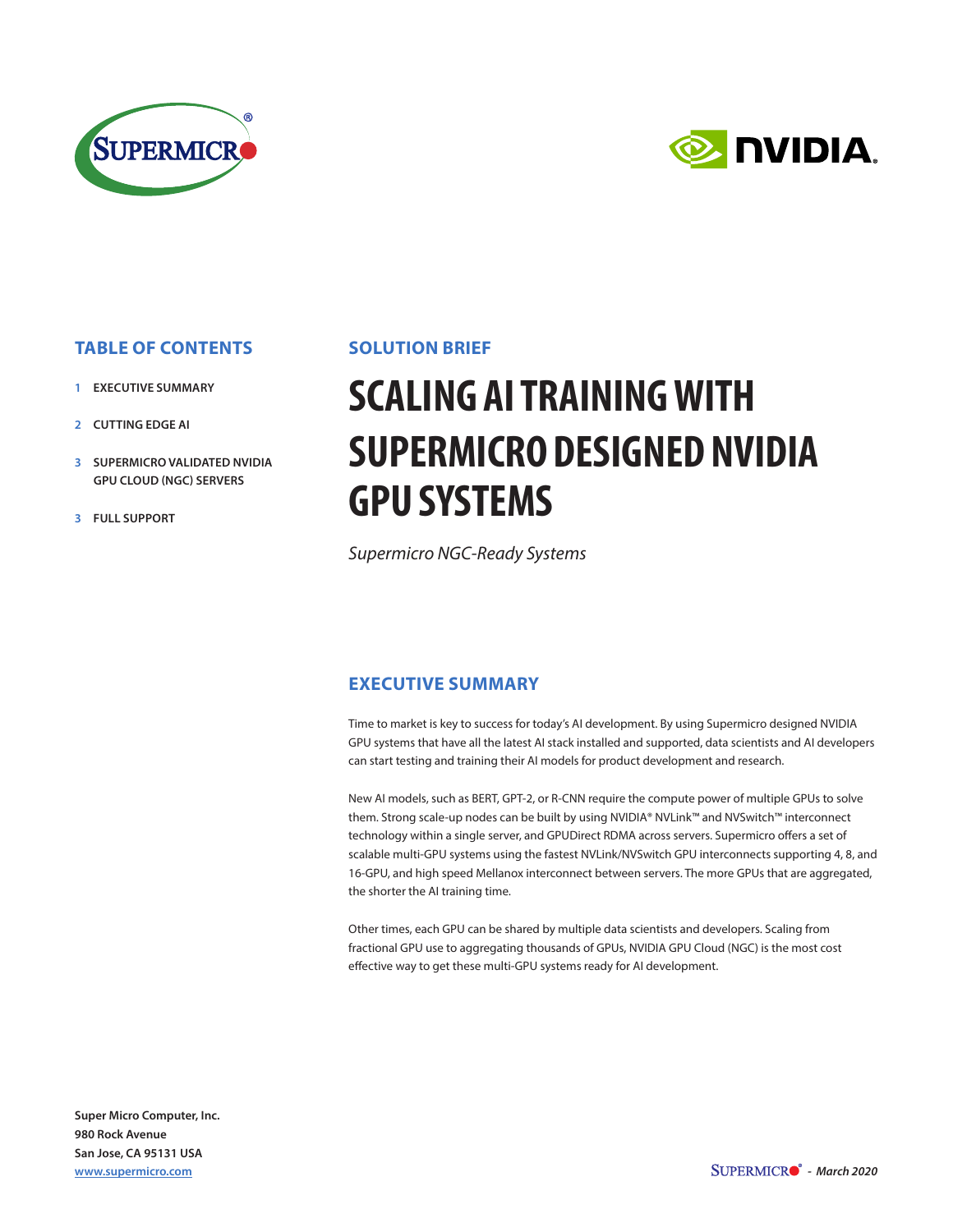

 $\odot$  DVIDIA.



**Figure 2.** *GPU scaling for more CUDA cores and bigger GPU memory.*

### **AI READY NVIDIA GPU CLOUD CONTAINERS**

NGC is the hub for GPU-optimized software that contains quality assured, enterprise-grade containers for AI and HPC applications, pre-trained models, model scripts, helm charts and industry SDKs. This allows data scientists, developers and IT managers to access, build, and deploy apps across various platforms, from on-premise to cloud to edge. The software can be pre-installed on the systems to enable the following:

- Latest optimized and secure AI models, many of which are pre-trained
- Containers run anywhere, supports CI/CD infrastructure
- Full 24x7 support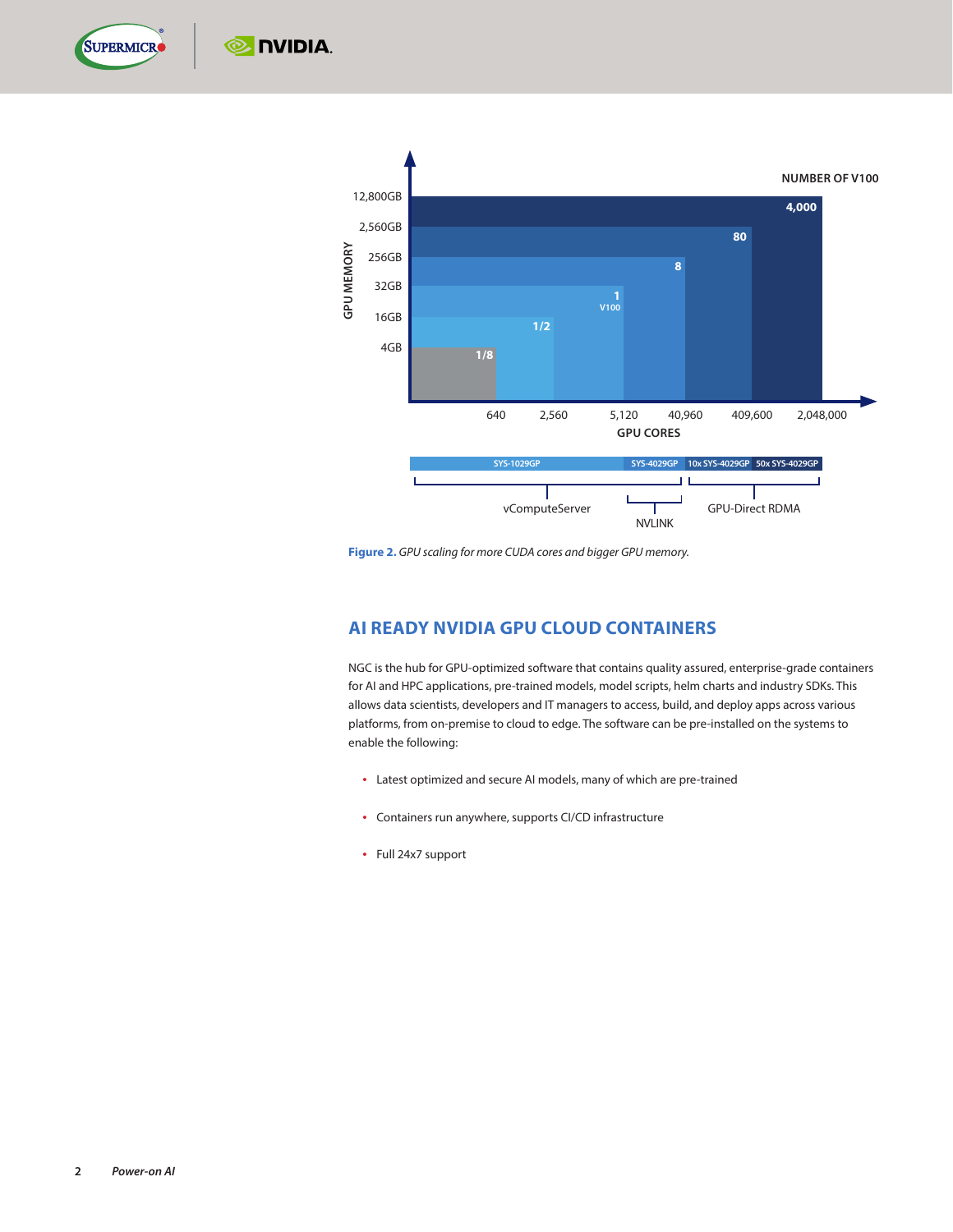

**SYS-1029GP-TVRT**



**SYS-4029GP-TVRT**



**SYS-9029GP-TNVRT**

#### **HIGHEST PERFORMANCE MULTI-GPU SYSTEMS**

Supermicro offers a scalable set of multi GPU systems with NVIDIA V100 GPUs interconnected with NVIDIA® NVLink™ and NVSwitch™. These systems offer an increasing number of aggregate CUDA cores and GPU memory for scaling larger AI models and batch data.

| <b>SUPERMICRO SXM-GPU SYSTEMS</b>                                                                                                                                                   | <b>CONFIGURATION</b><br><b>WITH ADDITIONAL OPTIONS</b>                                                                                                                                                                                                                  |
|-------------------------------------------------------------------------------------------------------------------------------------------------------------------------------------|-------------------------------------------------------------------------------------------------------------------------------------------------------------------------------------------------------------------------------------------------------------------------|
| SYS-1029GP-TVRT<br>With 4 NVIDIA V100 SXM2 GPUs<br>300GB/s NVIDIA NVLink™<br><b>GPUDirect RDMA support</b><br>Aggregate 20,480 CUDA cores, 128GB GPU<br>memory                      | 1U Rackmountable, 35.2" depth<br>Dual 2nd Gen Intel Xeon Scalable Processors<br>Max 3TB ECC memory<br>4 PCI-E 3.0 x16 slots for I/O<br>2 SAS/SATA drives<br>2000W (1+1) Redundant Titanium Level power<br>IPMI, Redfish                                                 |
| SYS-4029GP-TVRT<br>With 8 NVIDIA V100 SXM2 GPUs<br>300GB/s NVIDIA NVLink<br><b>GPUDirect RDMA support</b><br>Aggregate 40,960 CUDA cores, 256GB GPU<br>memory                       | 4U Rackmountable, 31.7" depth<br>Dual 2 <sup>nd</sup> Gen Intel Xeon Scalable Processors<br>Max 6TB ECC memory<br>$6$ PCI-F 3.0 $\times$ 16 slots for I/O<br>16 SAS/SATA (optional 8 NVMe) drives<br>2200W (2+2) Redundant Titanium Level power<br><b>IPMI, Redfish</b> |
| SYS-9029GP-TNVRT<br>With 16 NVIDIA V100 SXM3 GPUs<br>300GB/s NVIDIA NVLink and NVSwitch fabric<br><b>GPUDirect RDMA support</b><br>Aggregate 81,920 CUDA cores, 512GB GPU<br>memory | 10U Rackmountable, 27.75" depth<br>Dual 2 <sup>nd</sup> Gen Intel Xeon Scalable Processors<br>Max 3TB ECC memory<br>16 PCI-F 3.0 x 16 slots for I/O<br>2 SAS/SATA drives<br>3000W (5+1) Redundant Titanium Level power<br>IPMI, Redfish                                 |

For AI models and data batches that require more CUDA cores and GPU memory than that available from the largest 16-GPU system, GPUDirect RDMA and NCCL are used to scale the GPU cores and memory over 100Gigabit InfiniBand or Ethernet fabrics. NGC software makes deployment of multiple GPU systems easy. Tens or hundreds of these systems can be aggregated to run the biggest AI models and data batches. Combined with high performance NVMe-fabric storage and networking, these systems build complex AI systems with ease and speed.